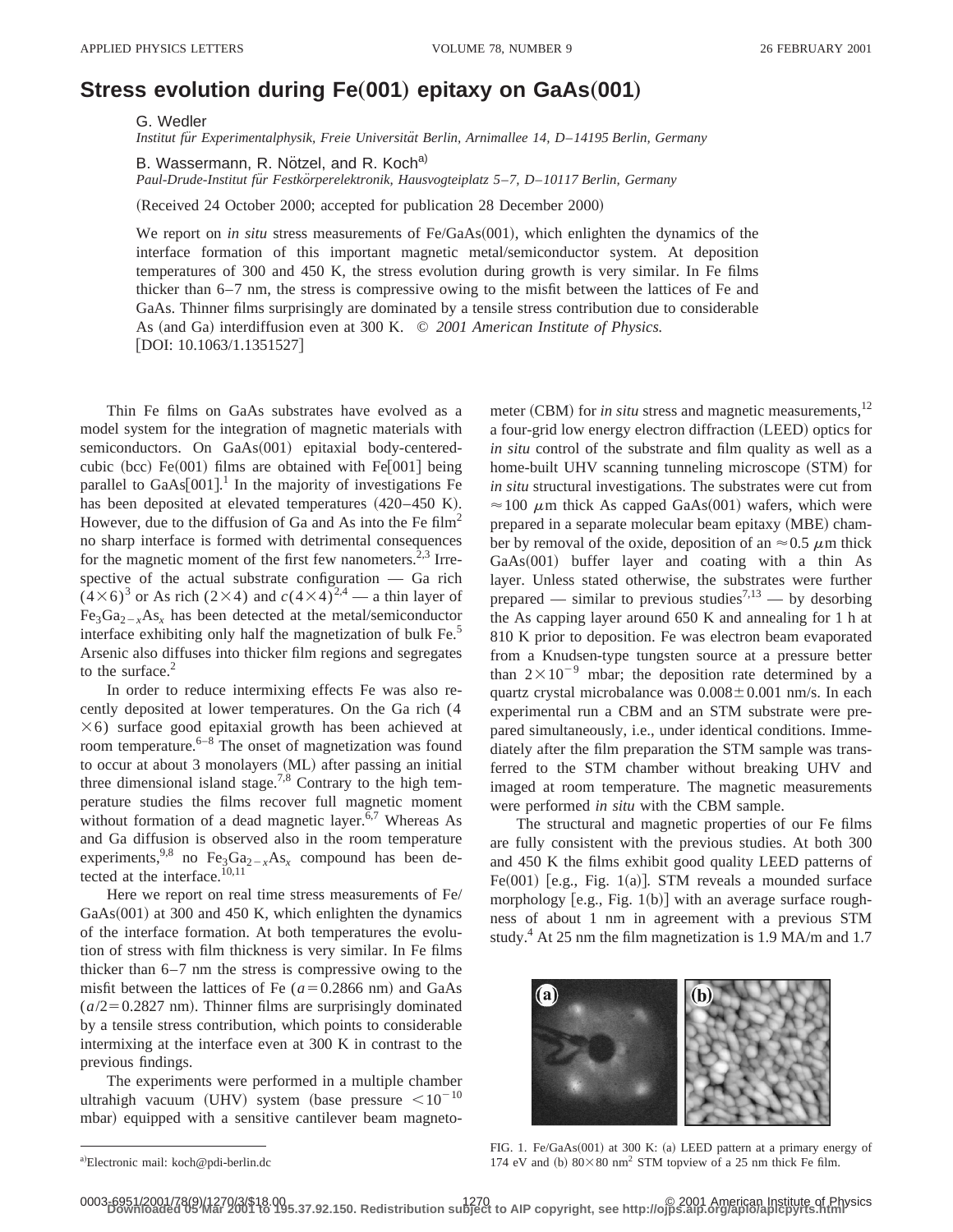

FIG. 2. Film forces (i.e., integral forces in films of unit width) measured in real time during the deposition of Fe onto GaAs(001) at 300 and 450 K.

MA/m at 300 and 450 K, respectively. The absolute values of both films therefore are bulklike  $(1.76 \text{ MA/m})$  within experimental error ( $\approx$  10%); the magnetization of the 450 K films, however, is always tendentiously smaller.

Figure 2 shows the film forces  $(i.e., the integral forces in$ films of unit width) as a function of the average film thickness, measured in real time during the Fe deposition at 300 and 450 K. Both films exhibit a nearly identical stress behavior which is characterized by the following features: (i) large compressive forces of about 1.5 N/m at the very beginning of growth, i.e. while depositing the first  $2-3$  ML of Fe,  $(ii)$  a tensile stress contribution in the thickness range of 2–6 nm, and (iii) eventually compressive stress of about 1 GPa in the thicker films.

Our experiments indeed reveal a rather complex stress behavior of  $Fe/GaAs(001)$ , particularly at film thicknesses below 6 nm. The stress in the thick films originates from the misfit between  $Fe(001)$  and  $GaAs(001)$ . In the case of ideal coherent growth the misfit of 1.36% would lead to compressive stress of  $-2.8$  GPa. The instantaneous stress of 0.7 and 0.9 GPa determined from the slope after the maximum of the force curves at 300 and 450 K, respectively, are significantly smaller than the ideal misfit stress indicating partial strain relief by misfit dislocations. The residual strain of 0.4%– 0.45% calculated from the stress values is in reasonable agreement with the 0.6% reported recently from Fe films deposited *in situ* onto MBE-prepared substrates.<sup>11</sup> Note that in thicker films the slope of the force curves gradually decreases as compressive strain is further relieved by incorporation of defects. Due to the increased mobility film growth is more perfect at 450 K, thus promoting the transmittance of the compressive strain field.

Compressive stress is also observed at the very beginning of the Fe deposition. The film forces developing in the first 2–3 ML correspond to compressive stress of –3.5 GPa, i.e., significantly larger than the value of the maximum possible misfit stress. Since there is no abrupt transition from the GaAs to the Fe lattice, a plain application of misfit considGaAs(001). STM investigations of GaAs(001) (2×4) revealed that nucleation of Fe proceeds preferentially by breaking As dimer bonds and forming extended Fe–As–Fe chains.4 A similarly mixed interlayer phase certainly is formed also on the Ga-rich substrates. Therefore the stress evolving initially is better understood in terms of surface stress changes occuring when the substrate reconstruction is disassembled and the new interface, composed of Fe, Ga, and As atoms, is formed. Surface stress changes of the order of a few  $N/m$  upon adsorption indeed are quite common<sup>14</sup> and have been reported previously, e.g., for  $Ga/Si(001)^{15}$  or Fe/W $(110).$ <sup>16</sup>

Subsequent to the nucleation stage, at 2–6 nm, the overall stress is dominated by a tensile component. Tensile stress in the  $Fe/GaAs(001)$  system is indeed surprising. Its appearance coincides with the thickness range, where — according to the literature<sup>2,5</sup> — As and, though to a lesser extent, Ga are predominatly diffusing into the Fe film. The tensile stress contribution therefore seems to be directly related to these diffusion processes. From its sign — tensile and not compressive — the location of the stressed region can be inferred. For instance, As atoms occupying interstitial sites of the Fe lattice — as speculated previously<sup>9</sup> — would give rise to compressive stress. Also, substitution of bcc Fe atoms by As yields compressive stress, because the volume of possible Fe–As species, such as Fe<sub>2</sub>As, FeAs, or FeAs<sub>2</sub>, is larger by about 4% than that of pure Fe units. $17$  Tensile stress, on the other hand, is generated when As or Ga atoms diffuse out of the GaAs matrix and leave voids behind. A tensile stress component remains, even when the voids are refilled by Fe, because of the smaller volume of Fe compared with As or Ga. In both cases the attractive forces obviously overcompensate the compressive stress contributions of the As and Ga atoms in the Fe film. Notice that further diffusion steps of As or Ga within the Fe lattice do not change the total stress as the stressed sites are moving with the diffusing atoms. Our experiments therefore provide strong evidence that the tensile stress region is confined to a thin layer at the interface.

In order to get a quantitative estimate of the tensile interface stress, we make use of the x-ray absorption finestructure spectroscopy results of Gordon *et al.*<sup>10</sup> They found that also the Fe lattice of a 10 ML ( $\approx$  1.5 nm) thick films prepared at room temperature is compressed, namely by 1.1%, thus suggesting that the total stress measured in the thickness range of 2–6 nm is the sum of two components: compressive misfit stress and tensile interface stress. Whereas the source for the tensile stress depletes at about 6 nm, the Fe lattice also remains compressed in thicker films  $\alpha$  (compare Ref. 11). For our estimation we assume that the Fe lattice dimensions of thicker films also hold for the thinner ones, i.e., that the same compressive stress is also experienced by thinner films. Extrapolating the compressive force of the thick films (with the slope after the force curve maximum) back to the zero thickness therefore yields the total tensile force component (see Fig. 3). It is 9 N/m for the  $450$ K film and 6.5 N/m for the 300 K film implying that the diffusion processes are not inhibited at 300 K. Though being reduced, they still play an important role in the interface formation.

erations in not appropriate in the 6339.92 Yety thin Fe films on bject to Ap previous studies ordered phases of FeeGgars. And and